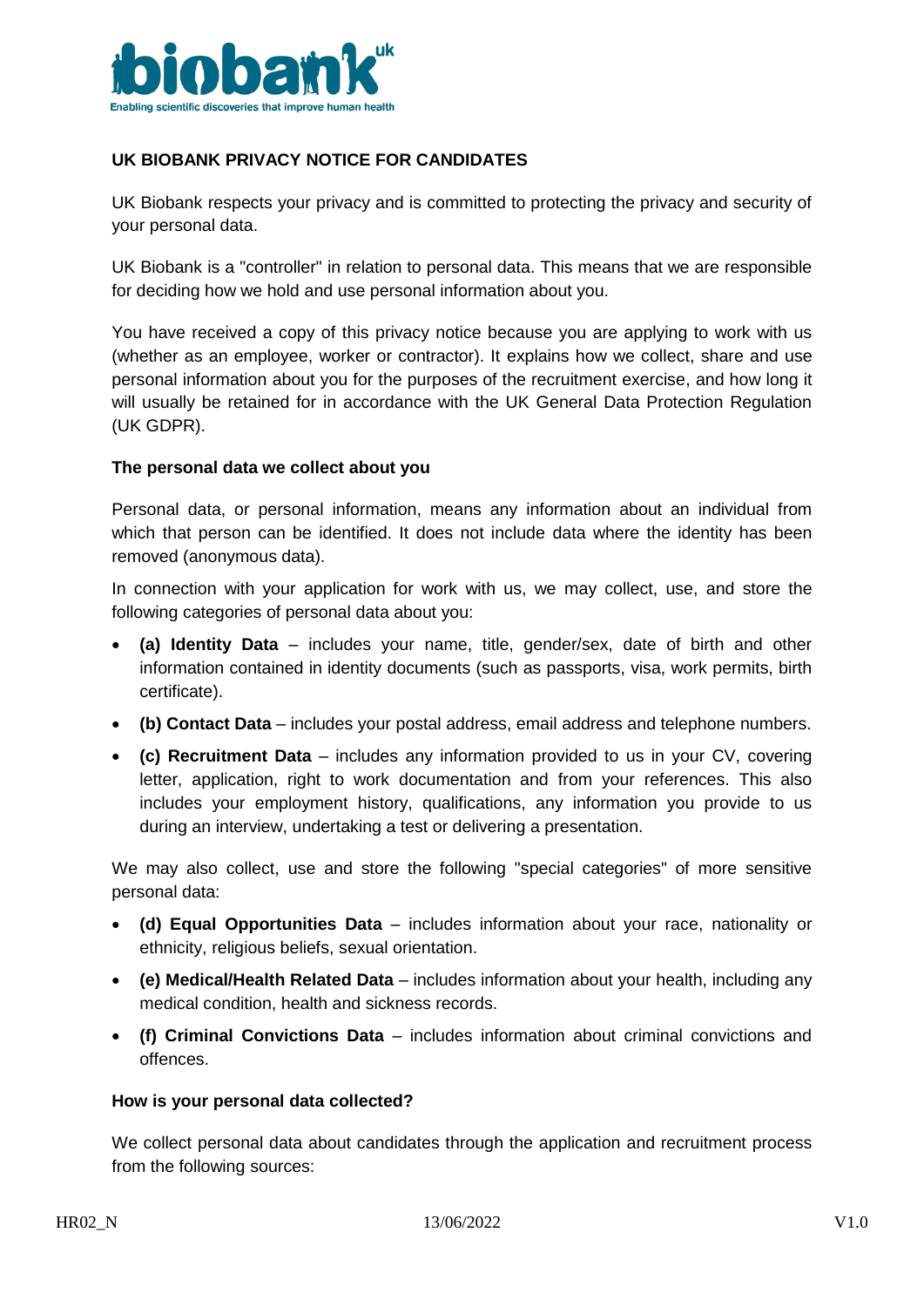- **Direct interactions with you** you may give us your Identity Data, Contact Data, Recruitment Data, Equal Opportunities Data, Medical/Health Related Data and Criminal Convictions Data by corresponding with us by post, phone, email or other online methods.
- **Recruitment agencies** we may collect Identity Data, Contact Data and Recruitment Data from recruitment agencies by post, phone, email or other online methods.
- **Disclosure and Barring Service** we may receive Identity Data and Criminal Convictions Data from the Disclose and Barring Service (DBS) by email, if applicable for the role.
- **References**  we may receive Recruitment Data from your named references and former employers, which may include the following categories of data: Confirmation of:
	- o period of employment (start/leaving dates);
	- $\circ$  confirmation of job title and indication of ability to perform job being offered;
	- o any current disciplinary action; and
	- o how long the referee has known the applicant and in what capacity.
- **Occupational health provider/professionals** we may receive Medical/Health Related Data from our occupational health provider/professionals by email or other online methods when we use an external provider to manage the medical questionnaire on our behalf.

### **How we use personal data about you**

We will only use your personal data when the law allows us to. Most commonly, we will use your personal data in the following circumstances:

- Where it is necessary for our legitimate interests (or those of a third party) and your interests and fundamental rights do not override those interests.
- Where we need to comply with a legal obligation.
- Where it is necessary for reasons of substantial public interest.

#### **Purposes for which we will use your personal data**

We have set out below, in a table format, a description of all the ways we plan to use your personal data, and which of the legal bases we rely on to do so. We have also identified what our legitimate interests are where appropriate.

| <b>Purpose/Activity</b>                                    | Type of data                          | Lawful basis for processing<br>including basis of legitimate<br>interest                                                  |
|------------------------------------------------------------|---------------------------------------|---------------------------------------------------------------------------------------------------------------------------|
| Communicating with<br>you about the<br>recruitment process | (a) Identity Data<br>(b) Contact Data | Necessary for our legitimate interests<br>- we want to communicate with you<br>in order to run the recruitment<br>process |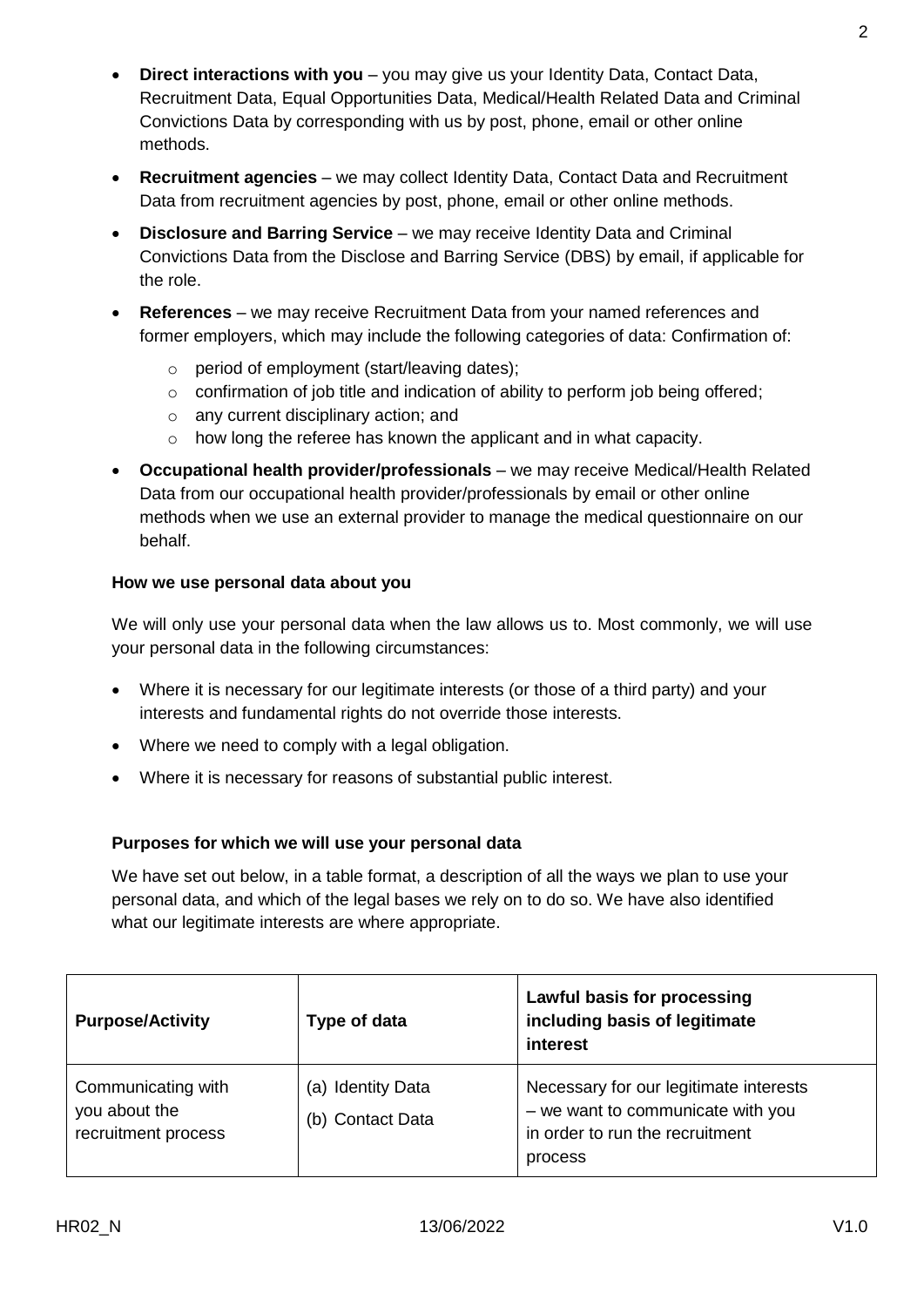| Assessing your<br>skills, qualifications<br>and suitability for the                                                                                                                                                                               | (a) Identity Data<br>(c) Recruitment<br>Data                                                            | Necessary for our legitimate interests<br>- we want to ensure the candidate is<br>suitably skilled and qualified to                                                                                                                                                                                                                                                            |
|---------------------------------------------------------------------------------------------------------------------------------------------------------------------------------------------------------------------------------------------------|---------------------------------------------------------------------------------------------------------|--------------------------------------------------------------------------------------------------------------------------------------------------------------------------------------------------------------------------------------------------------------------------------------------------------------------------------------------------------------------------------|
| role<br>Checking you are<br>legally entitled to<br>work for us                                                                                                                                                                                    | (a) Identity Data<br>(b) Contact Data<br>(c) Recruitment<br>Data                                        | perform the role applied for<br>Necessary to comply with a legal<br>obligation                                                                                                                                                                                                                                                                                                 |
| Carrying out<br>background and<br>reference checks,<br>where applicable                                                                                                                                                                           | (a) Identity Data<br>(b) Contact Data<br>(c) Recruitment<br>Data<br>(f) Criminal<br>Convictions<br>Data | Necessary for our legitimate interests<br>$-$ we want to ensure the candidate is<br>suitable for the role applied for                                                                                                                                                                                                                                                          |
| Equal opportunities<br>monitoring                                                                                                                                                                                                                 | (d) Equal<br>Opportunities<br>Data                                                                      | Necessary for reasons of substantial<br>public interest - for the purposes of<br>equal opportunity monitoring and<br>reporting                                                                                                                                                                                                                                                 |
| Considering if any<br>appropriate<br>adjustments need to<br>be made to the<br>recruitment process                                                                                                                                                 | (e) Medical/Health<br>Related<br>Information                                                            | Necessary for reasons of substantial<br>public interest - to comply with the<br>Equality Act 2010, for example<br>making adjustments during the<br>recruitment process for any test or<br>interview                                                                                                                                                                            |
| Keeping records<br>relating to our hiring<br>processes                                                                                                                                                                                            | (a) Identity Data<br>(b) Contact Data<br>(c) Recruitment<br>Data                                        | Necessary to comply with a legal<br>obligation<br>Necessary for our legitimate interests<br>- to defend any legal claims                                                                                                                                                                                                                                                       |
| Making a decision<br>about your<br>recruitment or<br>appointment,<br>including taking into<br>account the nature<br>of the criminal<br>conviction (only<br>where it has an<br>impact on the ability<br>to carry out a role or<br>breaches a legal | (c) Recruitment<br>Data<br>(f) Criminal<br>Convictions<br>Data                                          | Necessary to comply with a legal<br>obligation:<br>We are legally required by the<br><b>Health &amp; Care Professionals</b><br>Council to carry out criminal<br>record checks for those<br>carrying out a role within our<br>Imaging Clinics.<br>The role of Radiographer and<br>$\overline{\phantom{a}}$<br><b>Health Care Assistants/Team</b><br>Leaders are roles which are |
| <b>HR02_N</b>                                                                                                                                                                                                                                     | 13/06/2022                                                                                              | V1.0                                                                                                                                                                                                                                                                                                                                                                           |

3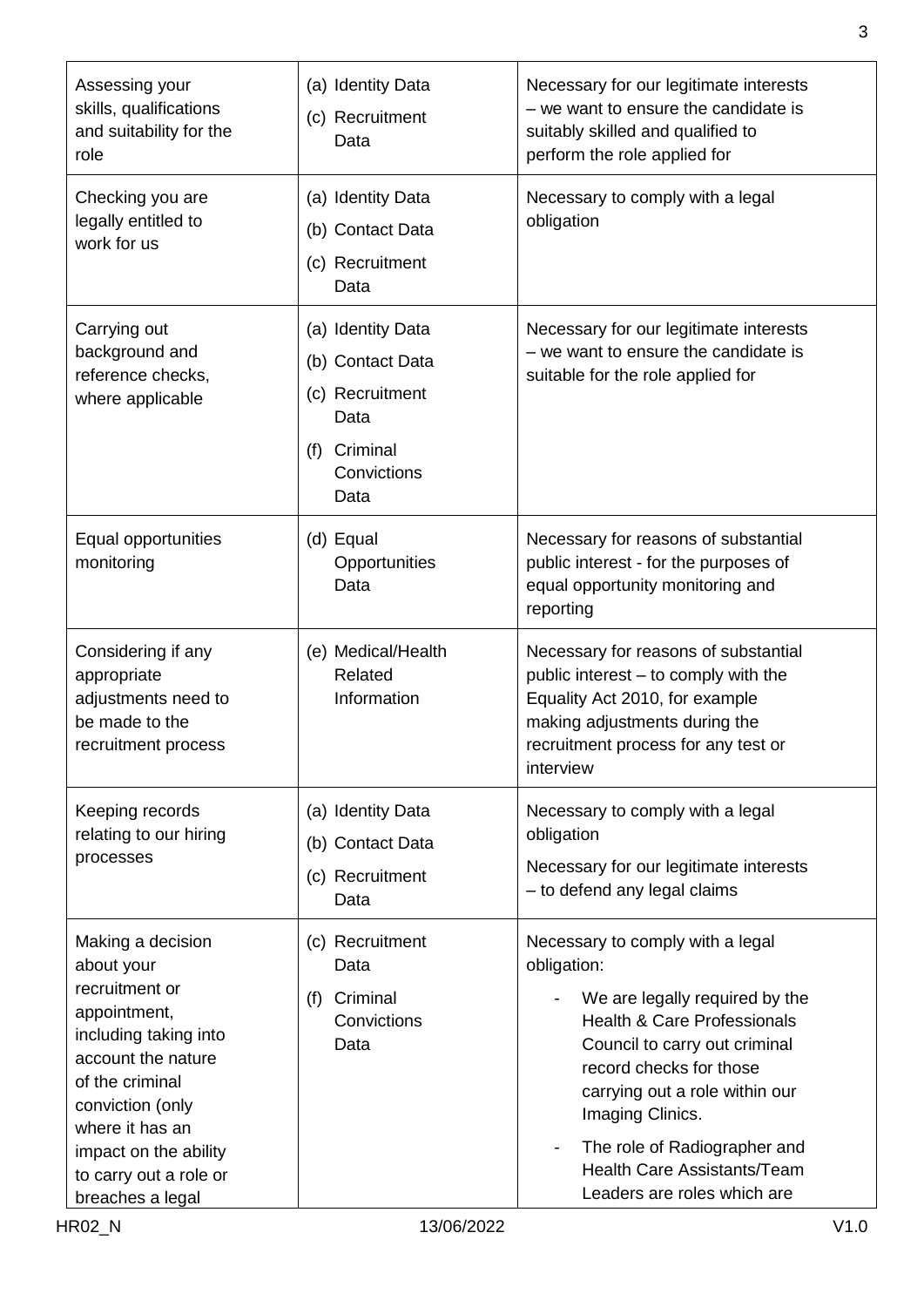| listed in the Rehabilitation of<br>requirement)<br>Offenders Act 1974<br>(Exceptions) Order 1975 (SI<br>1975/1023) and the Police Act<br>1997 (Criminal Records)<br>Regulations (SI 2002/233).<br>These roles are therefore<br>eligible for enhanced checks<br>from the Disclosure and<br><b>Barring Service.</b> |  |
|-------------------------------------------------------------------------------------------------------------------------------------------------------------------------------------------------------------------------------------------------------------------------------------------------------------------|--|

## **If you fail to provide personal data**

If you fail to provide information when requested, which is necessary for us to consider your application (such as evidence of qualifications or work history), we will not be able to process your application successfully. For example, if we require a criminal record check, or references for this role and you fail to provide us with relevant details, we will not be able to take your application further.

#### **Automated decision-making**

You will not be subject to decisions that will have a significant impact on you based solely on automated decision-making.

#### **Data sharing**

#### **Why might you share my personal data with third parties?**

We will only share your personal data with the following third parties for the purposes of processing your application:

- Stockport Council for processing a DBS application (where applicable); and
- Occupational health professionals in respect of information in your medical questionnaire completed by you at job offer stage.

All our third-party service providers and other third parties are required to take appropriate security measures to protect your personal data in line with our policies. We do not allow our third-party service providers to use your personal data for their own purposes. We only permit them to process your personal data for specified purposes and in accordance with our instructions.

#### **Data security**

We have put in place appropriate security measures to prevent your personal data from being accidentally lost, used or accessed in an unauthorised way, altered or disclosed. In addition, we limit access to your personal data to those employees, agents, contractors and other third parties who have a business need-to-know. They will only process your personal data on our instructions and they are subject to a duty of confidentiality. Details of these measures may be obtained from our Head of HR.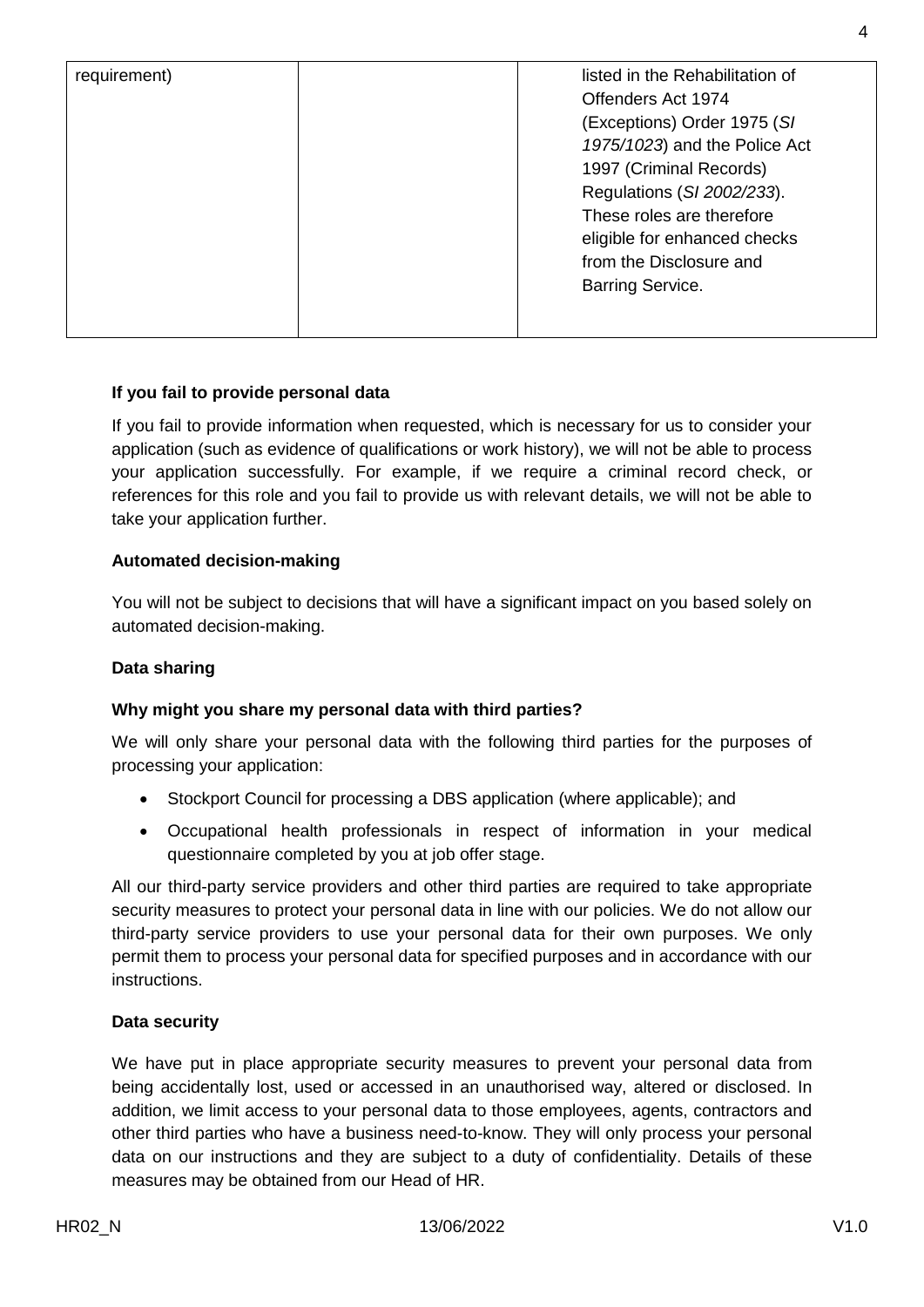We have put in place procedures to deal with any suspected data security breach and will notify you and any applicable regulator of a suspected breach where we are legally required to do so.

## **Data retention**

## **How long will you use my data for?**

We will retain your personal data for a period of six months after we have communicated to you our decision about whether to appoint you to role. We retain your personal data for that period so that we can show, in the event of a legal claim, that we have not discriminated against candidates on prohibited grounds and that we have conducted the recruitment exercise in a fair and transparent way. After this period (if you have been unsuccessful), we will securely destroy your personal data in accordance with our data retention policy.

If we wish to retain your personal data on file, on the basis that a further opportunity may arise in future and we may wish to consider you for that, we will write to you separately, seeking your explicit consent to retain your personal data for a fixed period on that basis.

#### **Your data protection rights**

Under certain circumstances, you have rights under data protection law in relation to your personal data. These legal rights are briefly summarised below, in relation to any personal data about you which we hold.

- **Request access** to your personal data (commonly known as a "data subject access request"). This enables you to receive a copy of the personal data we hold about you and to check that we are lawfully processing it.
- **Request correction** of the personal data that we hold about you. This enables you to have any incomplete or inaccurate information we hold about you corrected.
- **Request erasure** of your personal data. This enables you to ask us to delete or remove personal data where there is no good reason for us continuing to process it. You also have the right to ask us to delete or remove your personal data where you have exercised your right to object to processing (see below).
- **Object to processing** of your personal data where we are relying on a legitimate interest (or those of a third party) and there is something about your particular situation which makes you want to object to processing on this ground. You also have the right to object where we are processing your personal data for direct marketing purposes.
- **Request the restriction of processing** of your personal data. This enables you to ask us to suspend the processing of personal data about you, for example if you want us to establish its accuracy or the reason for processing it.
- **Request the transfer** of your personal data to another party.

If you want to review, verify, correct or request erasure of your personal data, object to the processing of your personal data, or request that we transfer a copy of your personal data to another party, please contact our Head of HR in writing.